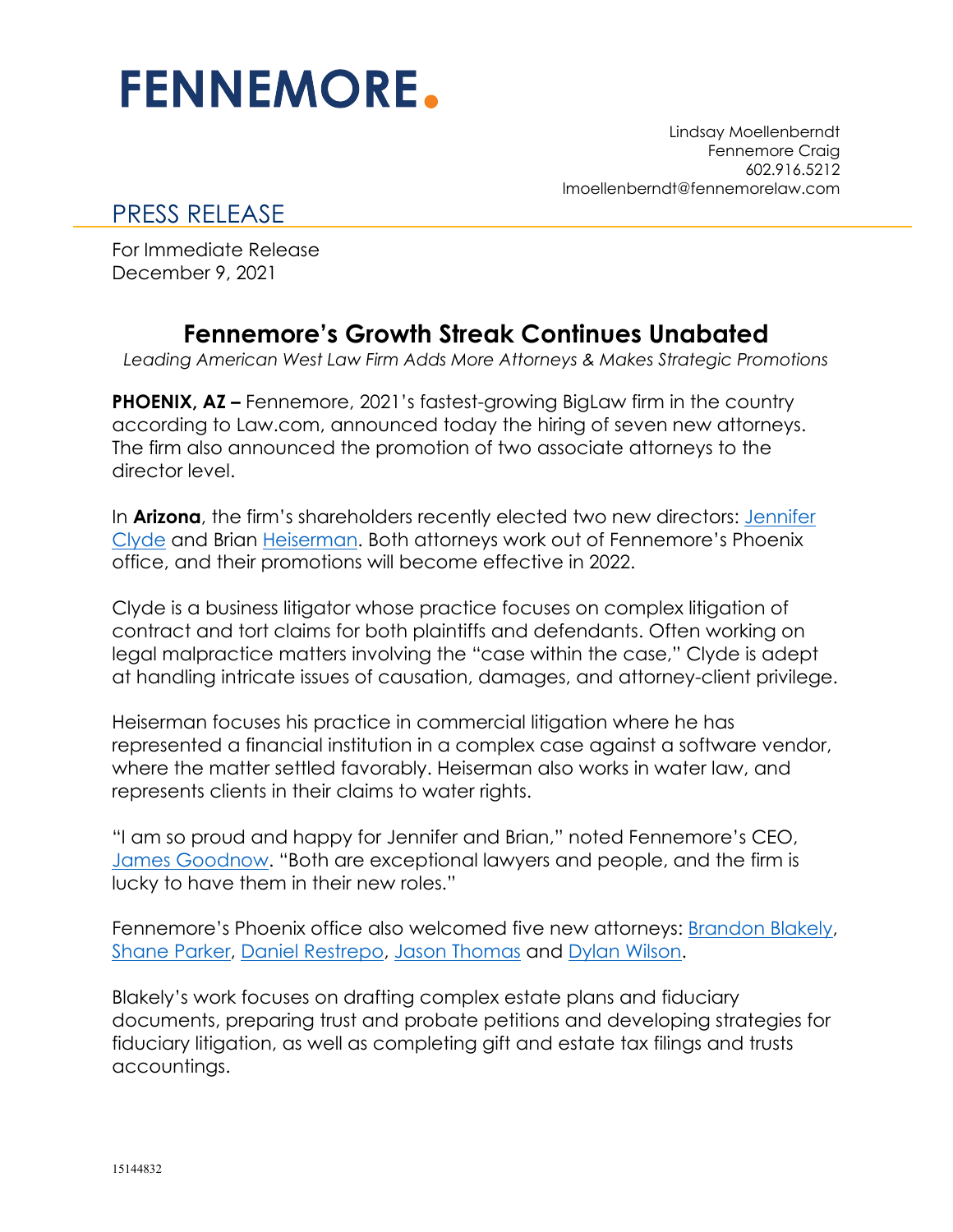Parker's work focuses on transactional work, providing comprehensive counsel to corporations, small businesses, non-profit organizations, and individuals in matters including drafting and negotiating a wide range of transactional documents for the sales of products, services, assets, and membership interests.

Restrepo's work focuses on a wide array of business services for our clients, including counseling, agreements and transactions where he conducts legal research, analyzes trends in case law, and writes memoranda on projects involving attorney-client privilege, title policy exclusions, digital trademark liability, and indemnification provisions.

Thomas' practice focuses on general commercial litigation, construction and real estate law, and probate litigation. Thomas also works on a broad range of intellectual property matters, including copyright protection, patents and trademarks.

Wilson's practice focuses on estate planning and tax law matters, including working with clients on estate planning portfolios and implementing changes to their will and trust documents, serving as a witness to will signings, drafting trust amendments, and creating operating agreements such as living trust agreements, declarations and certifications of trust, and last wills and testaments.

"2021 has been one of Fennemore's most successful years. I am happy to welcome Brandon, Shane, Danny, Jason and Dylan to our rapidly-growing team here in Phoenix," remarked [Stacie Smith,](https://www.fennemorelaw.com/people/attorneys/stacie-k-smith/) Office Managing Partner of Fennemore's Phoenix office. "These young attorneys are important to the firm's future and continued growth."

In **California,** Fennemore welcomed two new directors to its Fresno office, [Derek](https://www.fennemorelaw.com/people/attorneys/derek-hoffman/)  [Hoffman](https://www.fennemorelaw.com/people/attorneys/derek-hoffman/) and [Jackson Waste.](https://www.fennemorelaw.com/people/attorneys/j-jackson-waste/)

Hoffman has represented clients in some of the largest and most complex groundwater basin adjudications in California, including the Antelope Valley, Mojave Basin Area, and the Indian Wells Valley. Hoffman's practice includes guiding clients through the implementation of California's Sustainable Groundwater Management Act (SGMA), and other state and federal natural resources laws. Hoffman assists clients in developing and implementing effective strategies to obtain, maintain, protect and transfer water rights and supplies.

Waste has served as lead counsel in numerous complex, high-value cases across California. His broad-based litigation and financial restructuring practice operates at the intersection of law and finance, where he utilizes his knowledge